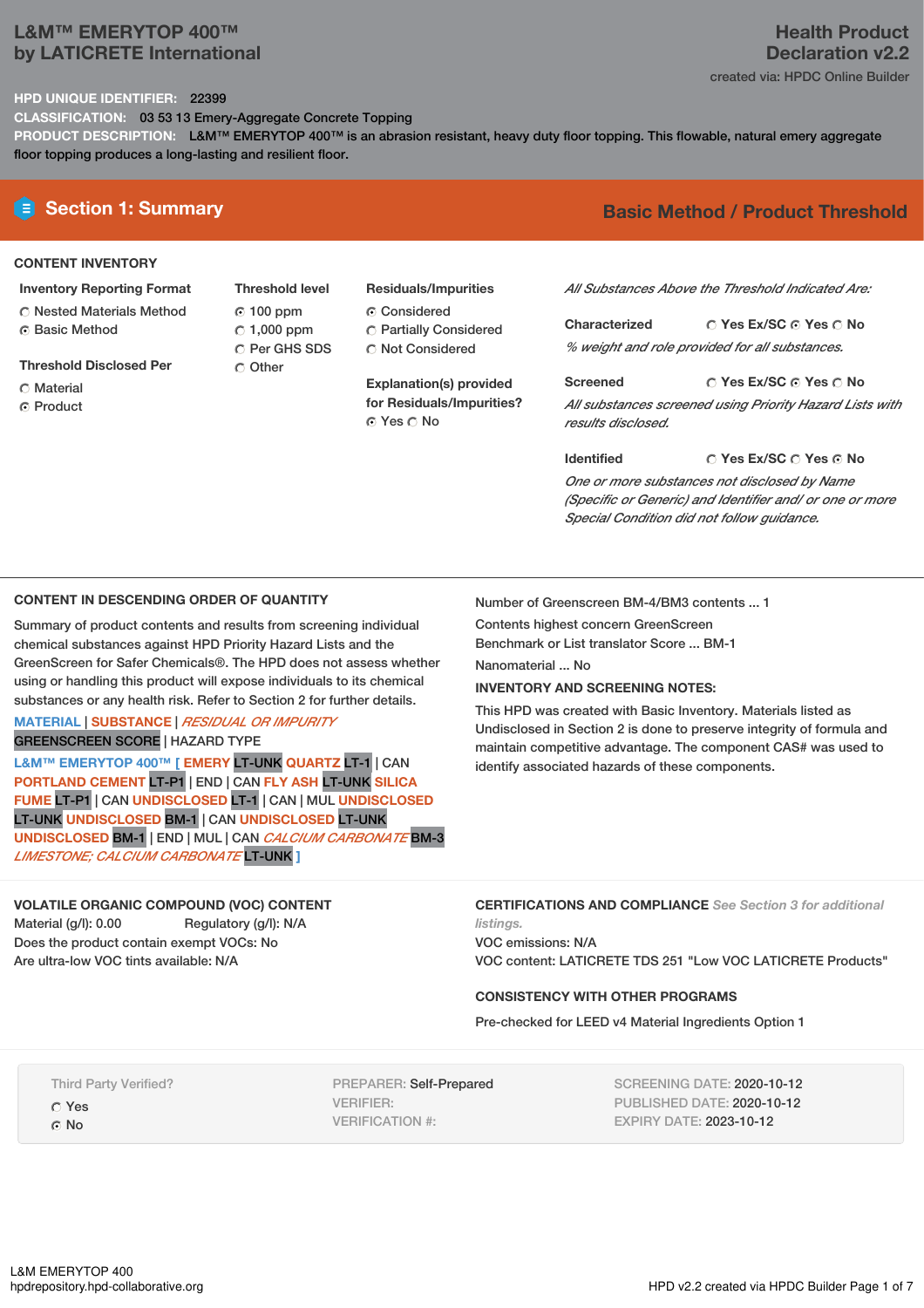This section lists contents in a product based on specific threshold(s) and reports detailed health information including hazards. This HPD uses the *inventory method indicated above, which is one of three possible methods:*

- *Basic Inventory method with Product-level threshold.*
- *Nested Material Inventory method with Product-level threshold*
- *Nested Material Inventory method with individual Material-level thresholds*

Definitions and requirements for the three inventory methods and requirements for each data field can be found in the HPD Open Standard version *2.2, available on the HPDC website at: [www.hpd-collaborative.org/hpd-2-2-standard](https://www.hpd-collaborative.org/hpd-2-2-standard)*

| <b>L&amp;M™ EMERYTOP 400™</b>     |                                                                                                                                    |                 |                 |                                      |                                                      |
|-----------------------------------|------------------------------------------------------------------------------------------------------------------------------------|-----------------|-----------------|--------------------------------------|------------------------------------------------------|
| PRODUCT THRESHOLD: 100 ppm        | <b>RESIDUALS AND IMPURITIES CONSIDERED: Yes</b>                                                                                    |                 |                 |                                      |                                                      |
| potentially greater than 100 ppm. | RESIDUALS AND IMPURITIES NOTES: Residuals and impurities are measured by quantitative methods and are only displayed when they are |                 |                 |                                      |                                                      |
|                                   | OTHER PRODUCT NOTES: See SDS at www.laticrete.com for occupational exposure information.                                           |                 |                 |                                      |                                                      |
| <b>EMERY</b>                      |                                                                                                                                    |                 |                 |                                      | ID: 12415-34-8                                       |
|                                   | HAZARD SCREENING METHOD: Pharos Chemical and Materials Library HAZARD SCREENING DATE: 2020-10-12                                   |                 |                 |                                      |                                                      |
| %: $35,0000 - 45,0000$            | <b>GS: LT-UNK</b>                                                                                                                  | <b>RC: None</b> |                 | NANO: No                             | <b>SUBSTANCE ROLE: Filler</b>                        |
| <b>HAZARD TYPE</b>                | <b>AGENCY AND LIST TITLES</b>                                                                                                      |                 | <b>WARNINGS</b> |                                      |                                                      |
| None found                        |                                                                                                                                    |                 |                 |                                      | No warnings found on HPD Priority Hazard Lists       |
|                                   | SUBSTANCE NOTES: The amount of this component may vary based on the plant of manufacture.                                          |                 |                 |                                      |                                                      |
|                                   |                                                                                                                                    |                 |                 |                                      |                                                      |
| <b>QUARTZ</b>                     |                                                                                                                                    |                 |                 |                                      | ID: 14808-60-7                                       |
|                                   | HAZARD SCREENING METHOD: Pharos Chemical and Materials Library HAZARD SCREENING DATE: 2020-10-12                                   |                 |                 |                                      |                                                      |
| %: $25.0000 - 30.0000$            | $GS: LT-1$                                                                                                                         | <b>RC: None</b> |                 | NANO: No                             | <b>SUBSTANCE ROLE: Filler</b>                        |
| <b>HAZARD TYPE</b>                | <b>AGENCY AND LIST TITLES</b>                                                                                                      |                 | <b>WARNINGS</b> |                                      |                                                      |
| <b>CANCER</b>                     | <b>IARC</b>                                                                                                                        |                 |                 |                                      | Group 1 - Agent is Carcinogenic to humans            |
| <b>CANCER</b>                     | <b>US CDC - Occupational Carcinogens</b>                                                                                           |                 |                 | <b>Occupational Carcinogen</b>       |                                                      |
| <b>CANCER</b>                     | CA EPA - Prop 65                                                                                                                   |                 | route           |                                      | Carcinogen - specific to chemical form or exposure   |
| <b>CANCER</b>                     | <b>IARC</b>                                                                                                                        |                 |                 | from occupational sources            | Group 1 - Agent is carcinogenic to humans - inhaled  |
| <b>CANCER</b>                     | US NIH - Report on Carcinogens                                                                                                     |                 |                 | occupational setting)                | Known to be Human Carcinogen (respirable size -      |
| <b>CANCER</b>                     | <b>MAK</b>                                                                                                                         |                 | man             |                                      | Carcinogen Group 1 - Substances that cause cancer in |
| <b>CANCER</b>                     | GHS - New Zealand                                                                                                                  |                 |                 |                                      | 6.7A - Known or presumed human carcinogens           |
| <b>CANCER</b>                     | GHS - Japan                                                                                                                        |                 |                 | Carcinogenicity - Category 1A [H350] |                                                      |
| <b>CANCER</b>                     | GHS - Australia                                                                                                                    |                 |                 |                                      | H350i - May cause cancer by inhalation               |

SUBSTANCE NOTES: The amount of this component may vary based on the plant of manufacture.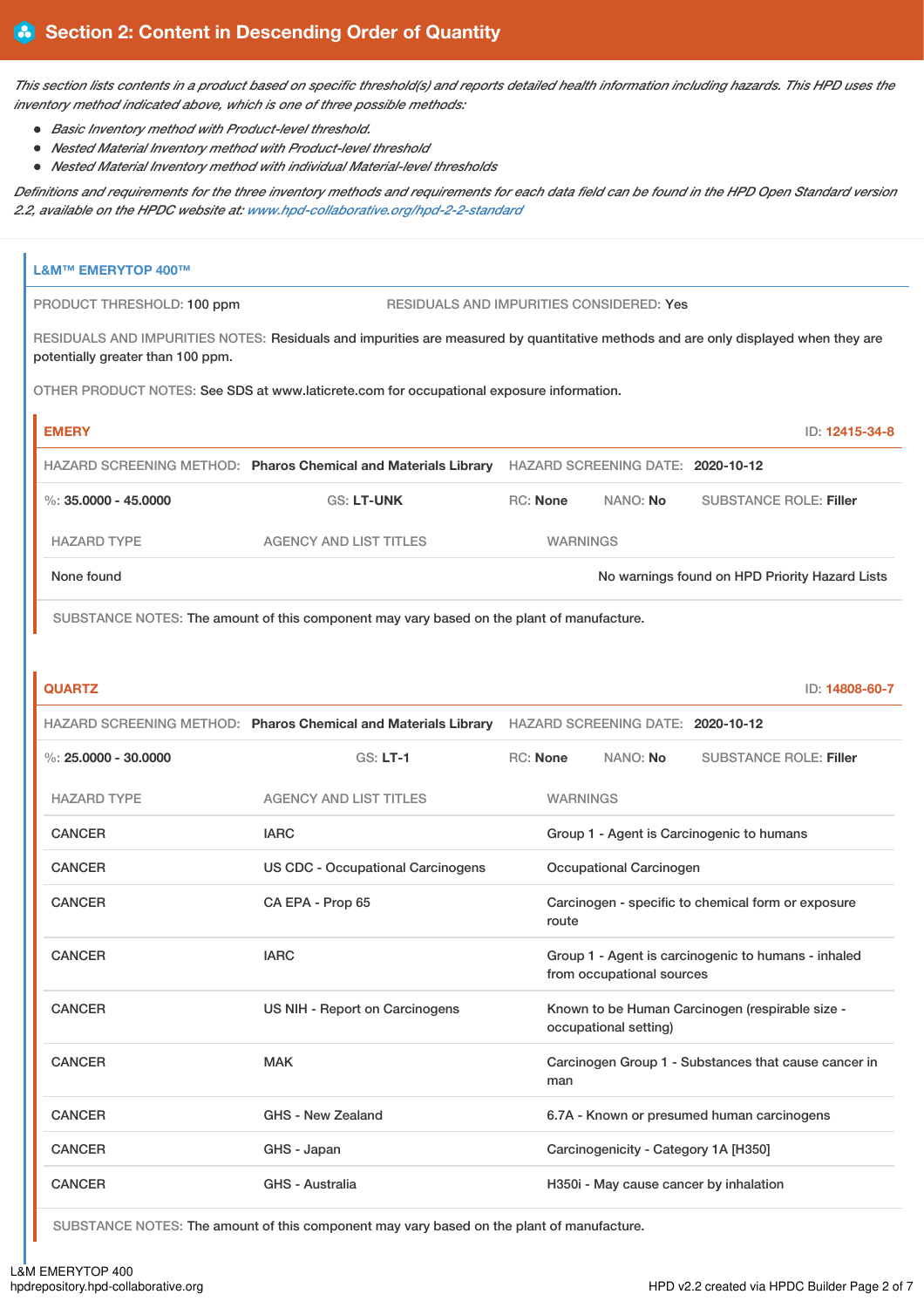|                                                             |                                                                                                  |                 |                                       |                                                        | ID: 65997-15-1 |
|-------------------------------------------------------------|--------------------------------------------------------------------------------------------------|-----------------|---------------------------------------|--------------------------------------------------------|----------------|
|                                                             | HAZARD SCREENING METHOD: Pharos Chemical and Materials Library HAZARD SCREENING DATE: 2020-10-12 |                 |                                       |                                                        |                |
| %: $20,0000 - 25,0000$                                      | <b>GS: LT-P1</b>                                                                                 | RC: None        | NANO: No                              | <b>SUBSTANCE ROLE: Binder</b>                          |                |
| <b>HAZARD TYPE</b>                                          | <b>AGENCY AND LIST TITLES</b>                                                                    | <b>WARNINGS</b> |                                       |                                                        |                |
| <b>ENDOCRINE</b>                                            | <b>TEDX - Potential Endocrine Disruptors</b>                                                     |                 | <b>Potential Endocrine Disruptor</b>  |                                                        |                |
| <b>CANCER</b>                                               | <b>MAK</b>                                                                                       |                 | but not sufficient for classification | Carcinogen Group 3B - Evidence of carcinogenic effects |                |
|                                                             | SUBSTANCE NOTES: The amount of this component may vary based on the plant of manufacture.        |                 |                                       |                                                        |                |
| <b>FLY ASH</b>                                              |                                                                                                  |                 |                                       |                                                        | ID: 68131-74-8 |
|                                                             | HAZARD SCREENING METHOD: Pharos Chemical and Materials Library HAZARD SCREENING DATE: 2020-10-12 |                 |                                       |                                                        |                |
| $\%: 4.0000 - 6.0000$                                       | GS: LT-UNK                                                                                       | RC: PreC        | NANO: No                              | <b>SUBSTANCE ROLE: Binder</b>                          |                |
| <b>HAZARD TYPE</b>                                          | <b>AGENCY AND LIST TITLES</b>                                                                    | <b>WARNINGS</b> |                                       |                                                        |                |
| None found                                                  |                                                                                                  |                 |                                       | No warnings found on HPD Priority Hazard Lists         |                |
|                                                             | SUBSTANCE NOTES: The amount of this component may vary based on the plant of manufacture.        |                 |                                       |                                                        |                |
| <b>SILICA FUME</b>                                          |                                                                                                  |                 |                                       |                                                        | ID: 69012-64-2 |
|                                                             | HAZARD SCREENING METHOD: Pharos Chemical and Materials Library HAZARD SCREENING DATE: 2020-10-12 |                 |                                       |                                                        |                |
| %: $1,0000 - 2,5000$                                        | GS: LT-P1                                                                                        | <b>RC: PreC</b> | NANO: No                              | <b>SUBSTANCE ROLE: Binder</b>                          |                |
|                                                             |                                                                                                  |                 |                                       |                                                        |                |
| <b>HAZARD TYPE</b>                                          | <b>AGENCY AND LIST TITLES</b>                                                                    | <b>WARNINGS</b> |                                       |                                                        |                |
| <b>CANCER</b>                                               | <b>GHS - Australia</b>                                                                           |                 |                                       | H350i - May cause cancer by inhalation                 |                |
|                                                             | SUBSTANCE NOTES: The amount of this component may vary based on the plant of manufacture.        |                 |                                       |                                                        |                |
|                                                             | HAZARD SCREENING METHOD: Pharos Chemical and Materials Library HAZARD SCREENING DATE: 2020-10-12 |                 |                                       |                                                        |                |
|                                                             | <b>GS: LT-1</b>                                                                                  | RC: None        | NANO: No                              | <b>SUBSTANCE ROLE: Plasticizer</b>                     |                |
| <b>HAZARD TYPE</b>                                          | <b>AGENCY AND LIST TITLES</b>                                                                    | <b>WARNINGS</b> |                                       |                                                        |                |
| <b>CANCER</b>                                               | <b>EU - REACH Annex XVII CMRs</b>                                                                |                 | Carcinogenic to man                   | Carcinogen Category 1 - Substances known to be         |                |
| <b>MULTIPLE</b>                                             | <b>ChemSec - SIN List</b>                                                                        | Toxicant        |                                       | CMR - Carcinogen, Mutagen &/or Reproductive            |                |
| <b>CANCER</b>                                               | <b>MAK</b>                                                                                       | man             |                                       | Carcinogen Group 1 - Substances that cause cancer in   |                |
| <b>UNDISCLOSED</b><br>%: $0.2000 - 0.3000$<br><b>CANCER</b> | GHS - Australia                                                                                  |                 | H350 - May cause cancer               |                                                        |                |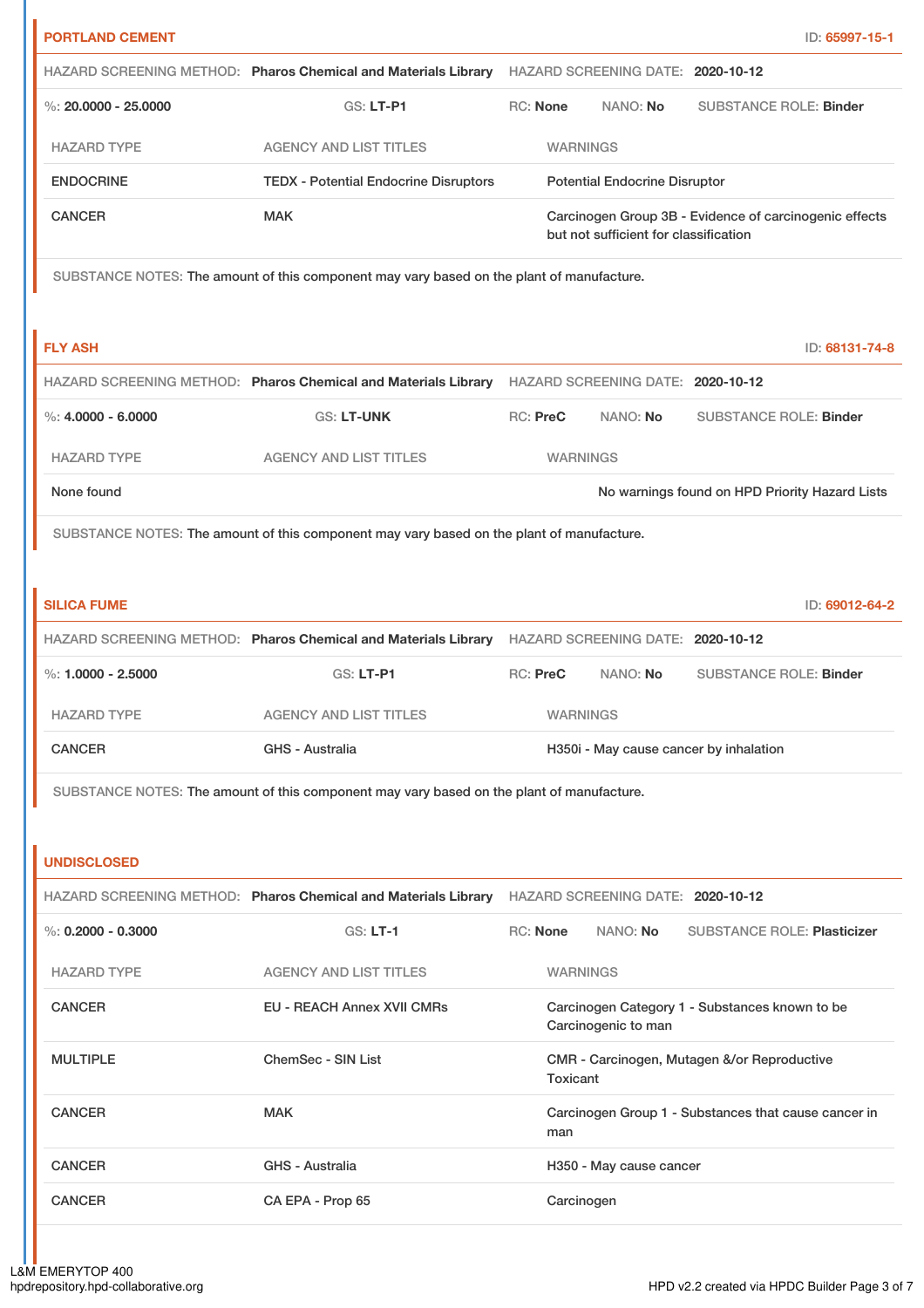SUBSTANCE NOTES: The amount of this component may vary based on the plant of manufacture. This product is shown as undisclosed to preserve integrity of formula and maintain competitive advantage. The component CAS# was used to identify associated hazards.

# **UNDISCLOSED**

|                    | HAZARD SCREENING METHOD: Pharos Chemical and Materials Library HAZARD SCREENING DATE: 2020-10-12 |                 |                 |                                                |
|--------------------|--------------------------------------------------------------------------------------------------|-----------------|-----------------|------------------------------------------------|
| %: 0.0100 - 0.0500 | <b>GS: LT-UNK</b>                                                                                | RC: None        | NANO: <b>No</b> | SUBSTANCE ROLE: Filler                         |
| <b>HAZARD TYPE</b> | AGENCY AND LIST TITLES                                                                           | <b>WARNINGS</b> |                 |                                                |
| None found         |                                                                                                  |                 |                 | No warnings found on HPD Priority Hazard Lists |

SUBSTANCE NOTES: The amount of this component may vary based on the plant of manufacture. This product is shown as undisclosed to preserve integrity of formula and maintain competitive advantage. The component CAS# was used to identify associated hazards.

### **UNDISCLOSED**

|                      | HAZARD SCREENING METHOD: Pharos Chemical and Materials Library |                                                                                                 | HAZARD SCREENING DATE: 2020-10-12 |                                            |
|----------------------|----------------------------------------------------------------|-------------------------------------------------------------------------------------------------|-----------------------------------|--------------------------------------------|
| %: $0.0100 - 0.0500$ | $GS:$ BM-1                                                     | <b>RC:</b> None                                                                                 | NANO: No                          | <b>SUBSTANCE ROLE: Defoamer</b>            |
| <b>HAZARD TYPE</b>   | <b>AGENCY AND LIST TITLES</b>                                  | <b>WARNINGS</b>                                                                                 |                                   |                                            |
| <b>CANCER</b>        | <b>IARC</b>                                                    |                                                                                                 |                                   | Group 2b - Possibly carcinogenic to humans |
| <b>CANCER</b>        | <b>MAK</b>                                                     | Carcinogen Group 3B - Evidence of carcinogenic effects<br>but not sufficient for classification |                                   |                                            |

SUBSTANCE NOTES: The amount of this component may vary based on the plant of manufacture. This product is shown as undisclosed to preserve integrity of formula and maintain competitive advantage. The component CAS# was used to identify associated hazards.

### **UNDISCLOSED**

|                    | HAZARD SCREENING METHOD: Pharos Chemical and Materials Library |                 | HAZARD SCREENING DATE: 2020-10-12 |                                                |
|--------------------|----------------------------------------------------------------|-----------------|-----------------------------------|------------------------------------------------|
| %: 0.0100 - 0.0500 | <b>GS: LT-UNK</b>                                              | RC: None        | NANO: No                          | SUBSTANCE ROLE: Defoamer                       |
| <b>HAZARD TYPE</b> | <b>AGENCY AND LIST TITLES</b>                                  | <b>WARNINGS</b> |                                   |                                                |
| None found         |                                                                |                 |                                   | No warnings found on HPD Priority Hazard Lists |

SUBSTANCE NOTES: The amount of this component may vary based on the plant of manufacture. This product is shown as undisclosed to preserve integrity of formula and maintain competitive advantage. The component CAS# was used to identify associated hazards.

## **UNDISCLOSED**

|                              | HAZARD SCREENING METHOD: Pharos Chemical and Materials Library HAZARD SCREENING DATE: 2020-10-12 |          |                 |                          |
|------------------------------|--------------------------------------------------------------------------------------------------|----------|-----------------|--------------------------|
| $\,$ %: 0.0004 - 0.0200 $\,$ | <b>GS: BM-1</b>                                                                                  | RC: None | NANO: <b>No</b> | SUBSTANCE ROLE: Defoamer |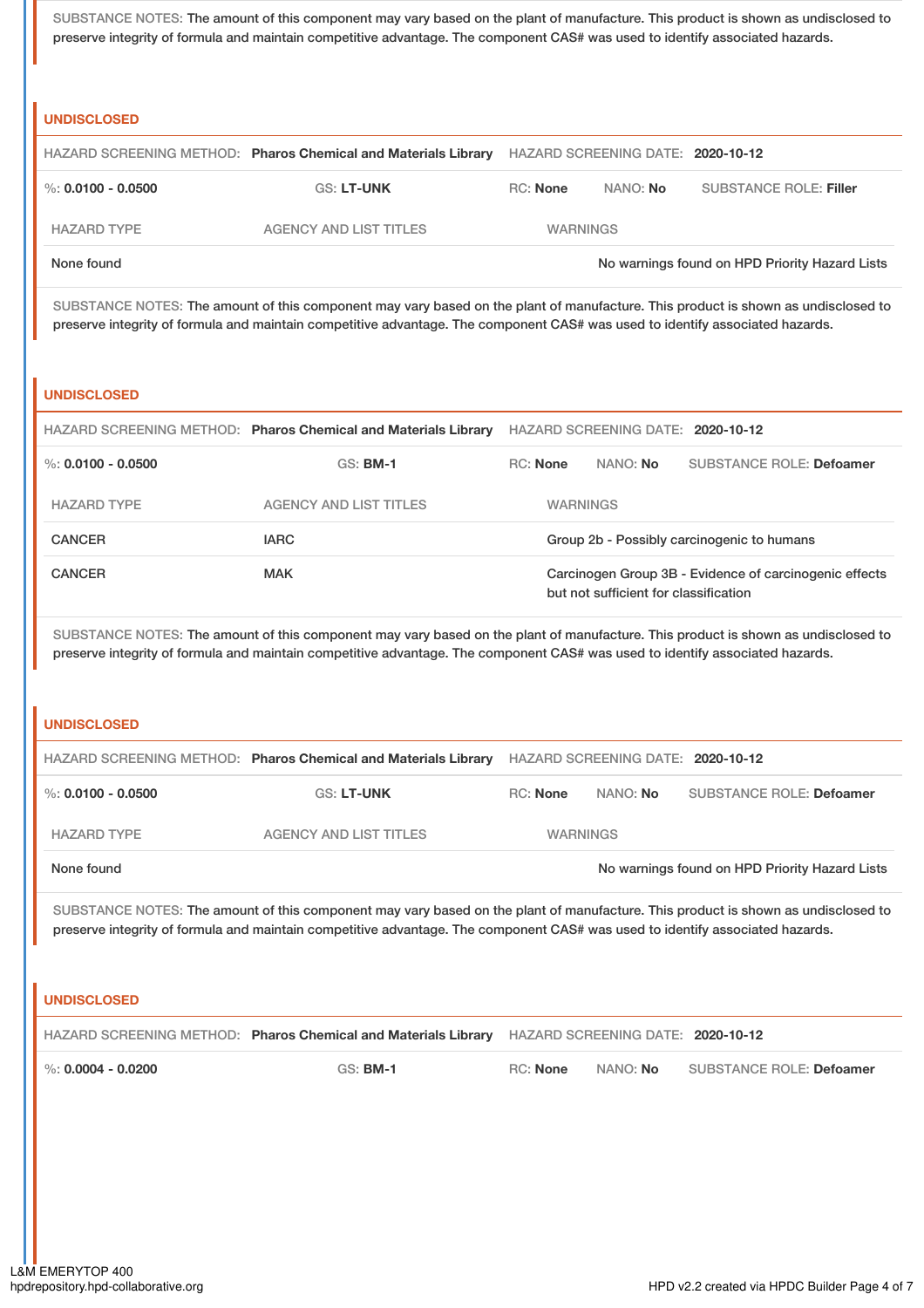| <b>HAZARD TYPE</b> | <b>AGENCY AND LIST TITLES</b>                  | <b>WARNINGS</b>                                                                     |
|--------------------|------------------------------------------------|-------------------------------------------------------------------------------------|
| <b>ENDOCRINE</b>   | ChemSec - SIN List                             | <b>Endocrine Disruption</b>                                                         |
| <b>ENDOCRINE</b>   | <b>TEDX</b> - Potential Endocrine Disruptors   | <b>Potential Endocrine Disruptor</b>                                                |
| <b>MULTIPLE</b>    | German FEA - Substances Hazardous to<br>Waters | Class 2 - Hazard to Waters                                                          |
| CANCER             | <b>MAK</b>                                     | Carcinogen Group 4 - Non-genotoxic carcinogen with<br>low risk under MAK/BAT levels |

SUBSTANCE NOTES: The amount of this component may vary based on the plant of manufacture. This product is shown as undisclosed to preserve integrity of formula and maintain competitive advantage. The component CAS# was used to identify associated hazards.

| <b>CALCIUM CARBONATE</b>                      |                                                                                                                                     |                                   |  | ID: 471-34-1                                   |  |
|-----------------------------------------------|-------------------------------------------------------------------------------------------------------------------------------------|-----------------------------------|--|------------------------------------------------|--|
|                                               | HAZARD SCREENING METHOD: Pharos Chemical and Materials Library                                                                      | HAZARD SCREENING DATE: 2020-10-12 |  |                                                |  |
| %: Impurity/Residual                          | $GS:$ BM-3                                                                                                                          | RC: None NANO: No                 |  | SUBSTANCE ROLE: Impurity/Residual              |  |
| <b>HAZARD TYPE</b>                            | <b>AGENCY AND LIST TITLES</b>                                                                                                       | <b>WARNINGS</b>                   |  |                                                |  |
| None found                                    |                                                                                                                                     |                                   |  | No warnings found on HPD Priority Hazard Lists |  |
| the raw material and/or be less than 100 ppm. | SUBSTANCE NOTES: This substance is an impurity or residual. This impurity/residual may or may not be present based on the source of |                                   |  |                                                |  |
| <b>LIMESTONE; CALCIUM CARBONATE</b>           |                                                                                                                                     |                                   |  | ID: 1317-65-3                                  |  |
|                                               | HAZARD SCREENING METHOD: Pharos Chemical and Materials Library                                                                      | HAZARD SCREENING DATE: 2020-10-12 |  |                                                |  |

| %: Impurity/Residual | GS: LT-UNK                    |                 | RC: None NANO: No SUBSTANCE ROLE: Impurity/Residual |
|----------------------|-------------------------------|-----------------|-----------------------------------------------------|
| <b>HAZARD TYPE</b>   | <b>AGENCY AND LIST TITLES</b> | <b>WARNINGS</b> |                                                     |
| None found           |                               |                 | No warnings found on HPD Priority Hazard Lists      |

SUBSTANCE NOTES: This substance is an impurity or residual. This impurity/residual may or may not be present based on the source of the raw material and/or be less than 100 ppm.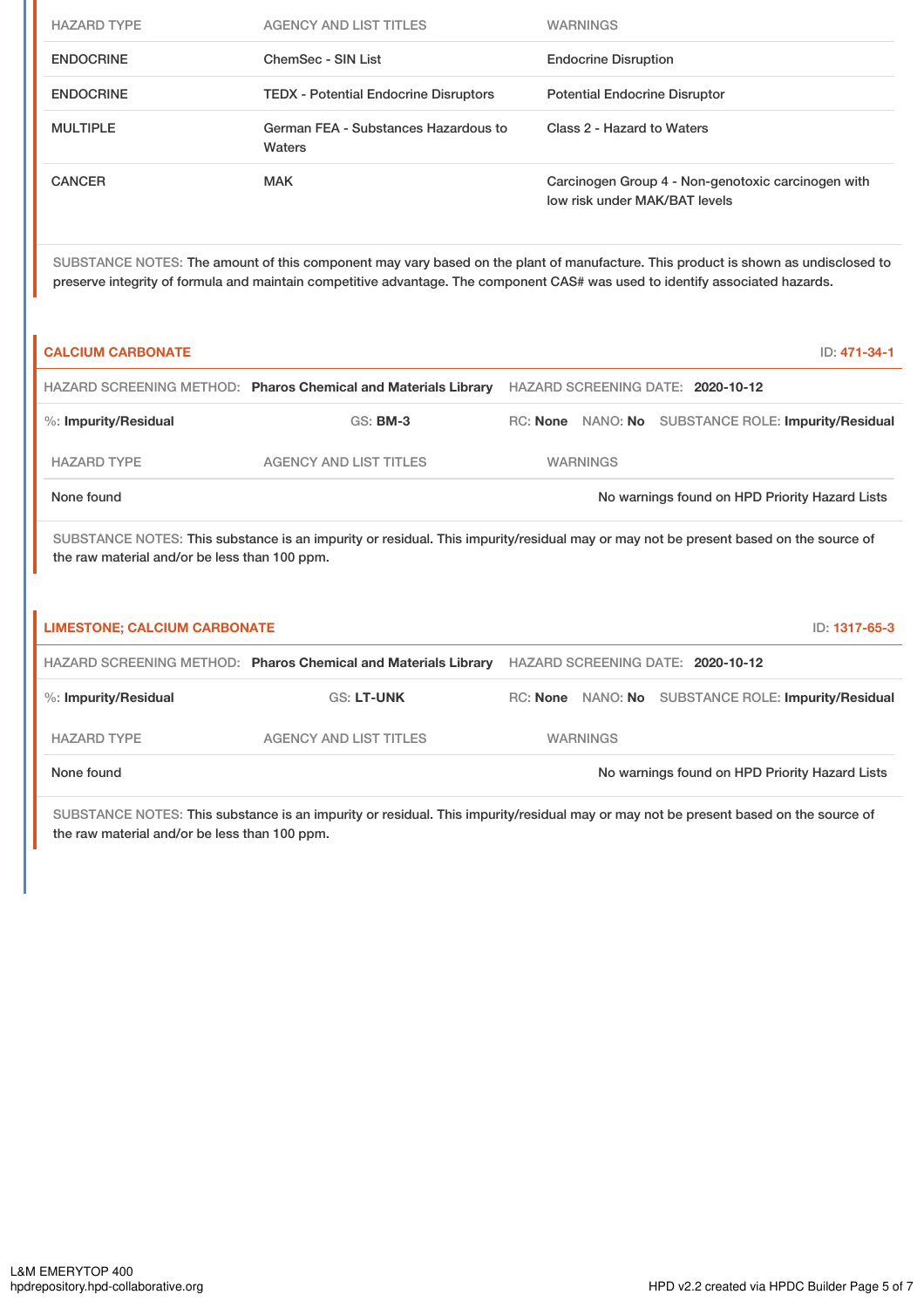This section lists applicable certification and standards compliance information for VOC emissions and VOC content. Other types of health or *environmental performance testing or certifications completed for the product may be provided.*

| <b>VOC EMISSIONS</b>                                                                                                                                                                                                   | N/A                                                      |                                    |
|------------------------------------------------------------------------------------------------------------------------------------------------------------------------------------------------------------------------|----------------------------------------------------------|------------------------------------|
| CERTIFYING PARTY: Self-declared<br>APPLICABLE FACILITIES: Applies to All Facilities.<br><b>CERTIFICATE URL:</b>                                                                                                        | <b>EXPIRY DATE:</b><br>ISSUE DATE: 2020-10-<br>12        | <b>CERTIFIER OR LAB: LATICRETE</b> |
| CERTIFICATION AND COMPLIANCE NOTES: L&M™ EMERYTOP™ 400 has not been tested for VOC emissions.                                                                                                                          |                                                          |                                    |
|                                                                                                                                                                                                                        |                                                          |                                    |
| <b>VOC CONTENT</b>                                                                                                                                                                                                     | LATICRETE TDS 251 "Low VOC LATICRETE Products"           |                                    |
| <b>CERTIFYING PARTY: Self-declared</b><br>APPLICABLE FACILITIES: Applies to All Facilities.<br><b>CERTIFICATE URL:</b><br>https://cdn.laticrete.com/~/media/support-and-<br>downloads/technical-datasheets/tds251.ashx | <b>EXPIRY DATE:</b><br><b>ISSUE DATE: 2020-08-</b><br>12 | <b>CERTIFIER OR LAB: LATICRETE</b> |

CERTIFICATION AND COMPLIANCE NOTES: There are no guidelines for maximum VOC content for concrete topping materials in LEED v4.1. Please take note of the VOC content as stated in Section 1: VOLATILE ORGANIC COMPOUND (VOC) CONTENT and on the referenced TDS.

# **Section 4: Accessories**

This section lists related products or materials that the manufacturer requires or recommends for installation (such as adhesives or fasteners), maintenance, cleaning, or operations. For information relating to the contents of these related products, refer to their applicable Health Product *Declarations, if available.*

**WATER** HPD URL: **No HPD Available**

CONDITION WHEN RECOMMENDED OR REQUIRED AND/OR OTHER NOTES: L&M™ EMERYTOP 400™ to be mixed with water only following mix ratio and directions as stated on product data sheet.

# **Section 5: General Notes**

L&M™ EMERYTOP 400™ meets the Living Building Challenge v4.0 requirement that the product does not contain any of the Red Listed Materials or Chemicals. Specifically, L&M EMERYTOP 400 does not contain the following: Antimicrobials (marketed with a health claim) •Alkylphenols and related compounds •Asbestos •Bisphenol A (BPA) and structural analogues •California Banned Solvents •Chlorinated Polymers, including Chlorinated polyethylene (CPE), Chlorinated Polyvinyl Chloride (CPVC), Chloroprene (neoprene monomer), Chlorosulfonated polyethylene (CSPE), Polyvinylidiene chloride (PVDC), and Polyvinyl Chloride (PVC) •Chlorobenzenes •Chlorofluorocarbons (CFCs) & Hydrochlorofluorocarbons (HCFCs) •Formaldehyde (added) • Monomeric, polymeric and organo-phosphate halogenated flame retardants (HFRs) •Organotin Compounds •Perfluorinated Compounds (PFCs) •Phthalates (orthophthalates) •Polychlorinated Biphenyls (PCBs) •Polycyclic Aromatic Hydrocarbons (PAH) •Short-Chain and Medium-Chain Chlorinated Paraffins •Toxic Heavy Metals - Arsenic, Cadmium, Chromium, Lead (added), and Mercury •Wood treatments containing Creosote, Arsenic or Pentachlorophenol. See Section 1 for Volatile Organic Compounds (VOC) (wet applied products) information.